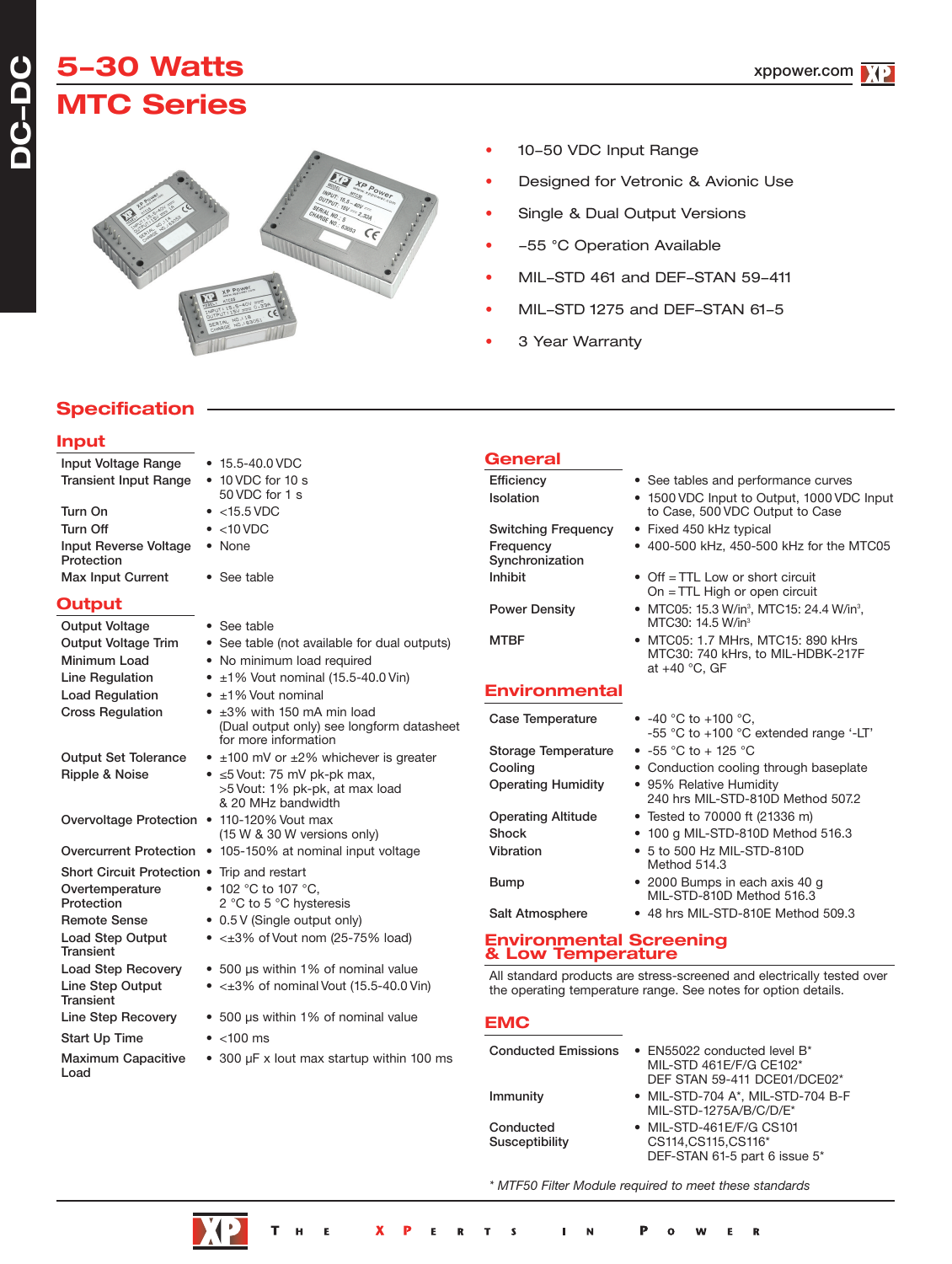### **Models** and **Ratings**

| <b>Output</b> |                | <b>Output Voltage</b> |                    | Output  |         | Input Current <sup>(5)</sup> | <b>Efficiency</b> | Model Number <sup>(3,4)</sup> |
|---------------|----------------|-----------------------|--------------------|---------|---------|------------------------------|-------------------|-------------------------------|
| Power         | <b>Nominal</b> | Min <sup>(1)</sup>    | Max <sup>(1)</sup> | Current | No Load | <b>Full Load</b>             |                   |                               |
| 4 W           | 3.3 VDC        | 3.3 VDC               | $4.0$ VDC          | 1.21A   | 0.03A   | 0.18A                        | 80%               | MTC0528S3V3                   |
| 4 W           | 5.0 VDC        | 4.0 VDC               | 6.0 VDC $(2)$      | 0.80A   | 0.02A   | 0.19A                        | 77%               | MTC0528S05                    |
| 5 W           | 12.0 VDC       | 9.0 VDC               | 13.8 VDC           | 0.42A   | 0.02A   | 0.23A                        | 78%               | MTC0528S12                    |
| 5 W           | 15.0 VDC       | 11.0 VDC              | 17.0 VDC           | 0.33A   | 0.01 A  | 0.23A                        | 77%               | MTC0528S15                    |
| 5 W           | 28.0 VDC       | 20.0 VDC              | 30.0 VDC           | 0.18A   | 0.02A   | 0.22A                        | 78%               | MTC0528S28                    |

#### **Notes**

*1. Indicates maximum and minimum voltage adjustment (maximum includes Remote Sense adjustment).*

*2. The full trim range is not available when the input is <15.5 V.*

*3. For additional ESS screening, add the suffix '-ESS' to the part number e.g. MTC0528S05-ESS.*

*4. For -55 °C extended operating range option, add suffix '-LT' to the part number e.g. MTC0528S05-LT.*

*5. Vin = 28 VDC.*

## **Mechanical Details**



#### **Accessories**

For more information contact sales office or visit www.xppower.com.

• For thermal pad, order model number MTC05 PAD.

• For spacers, order model number MTC05 1 mm SPACER or MTC05 4 mm SPACER.

## **Efficiency Curves**



| <b>MTC05 Connections</b> |                 |  |  |  |
|--------------------------|-----------------|--|--|--|
| Pin                      | <b>Function</b> |  |  |  |
|                          | Case            |  |  |  |
| 2                        | No Pin          |  |  |  |
| 3                        | -Vin            |  |  |  |
| 4                        | $+V$ in         |  |  |  |
| 5                        | Synchronization |  |  |  |
| 6                        | Inhibit         |  |  |  |
| 7                        | No Pin          |  |  |  |
| 8                        | Adjust          |  |  |  |
| 9                        | +Sense          |  |  |  |
| 10                       | $+$ Vout        |  |  |  |
| 11                       | -Vout           |  |  |  |
| 12                       | No Pin          |  |  |  |

#### **Notes.**

1. Dimensions are in inches (mm)

2. Tolerance:  $\pm 0.02$  inches  $(\pm 0.5 \text{ mm})$  except where indicated.

- 3. Weight: 0.02 lb (10 g)
- 4. Materials & Fin

| $N = 100$   |           |                            |
|-------------|-----------|----------------------------|
| $Pin -$     |           | Diameter: 0.032 (0.8)      |
|             | Material: | Cu Zn30 2.5 µm Ni          |
|             | Finish:   | 0.2-0.5 µm AU (HV 170-200) |
| Case -      | Material: | Aluminium (Al Mg Si 0.5)   |
|             | Finish:   | Chromated                  |
| Nameplate - |           | Non-conductive plastic     |

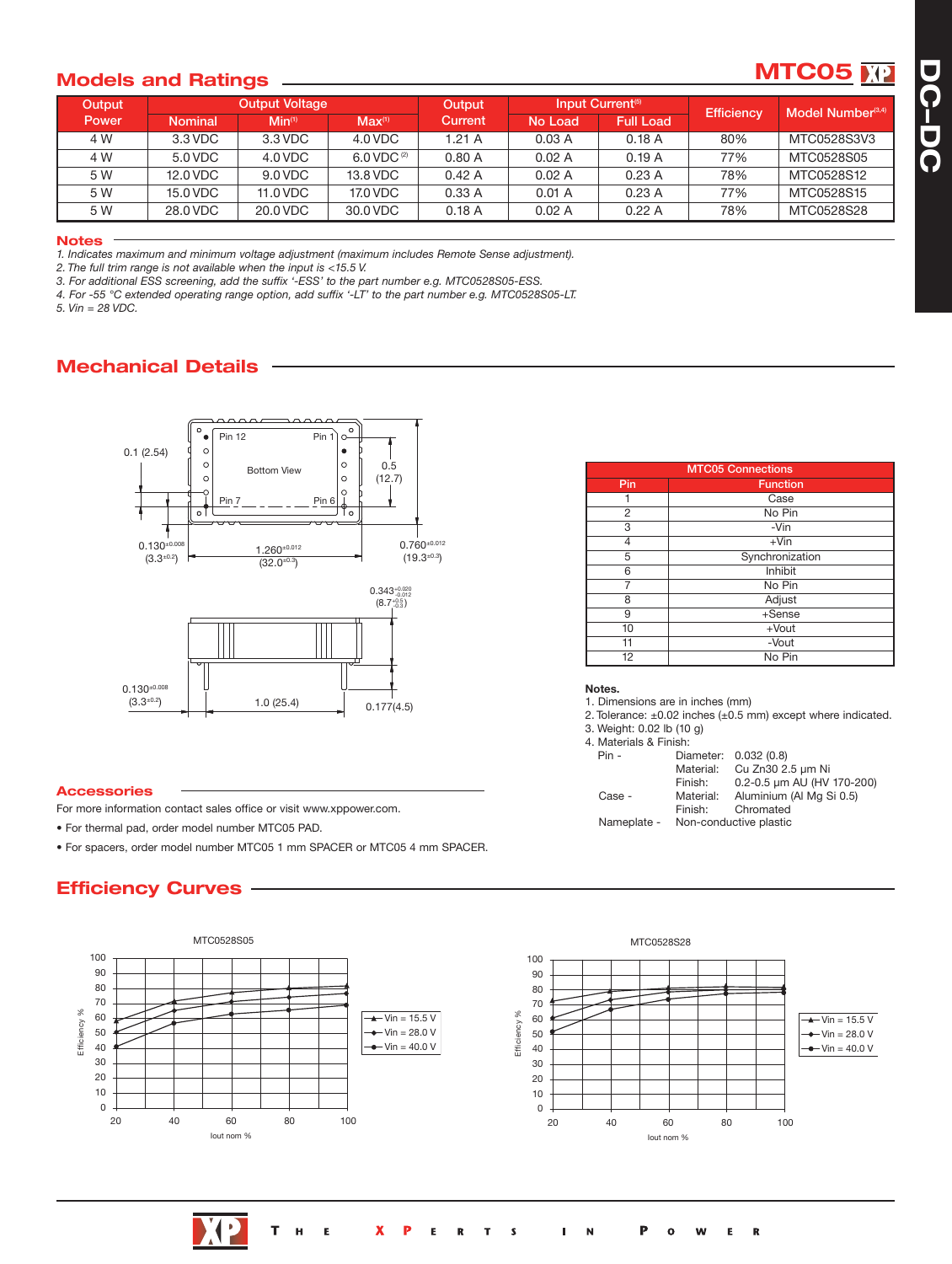### **Models and Ratings**

# **MTC15**

|              |                | $\tilde{\phantom{a}}$ |                    |                      |         |                              |                   |                               |
|--------------|----------------|-----------------------|--------------------|----------------------|---------|------------------------------|-------------------|-------------------------------|
| Output       |                | <b>Output Voltage</b> |                    | Output               |         | Input Current <sup>(4)</sup> | <b>Efficiency</b> | Model Number <sup>(2,3)</sup> |
| <b>Power</b> | <b>Nominal</b> | Min <sup>(1)</sup>    | Max <sup>(1)</sup> | Current              | No Load | <b>Full Load</b>             |                   |                               |
| 10 W         | 3.3 VDC        | 3.3 VDC               | 4.0 VDC            | 3.03A                | 0.04A   | 0.46A                        | 77%               | MTC1528S3V3                   |
| 12 W         | 5.0 VDC        | 4.0 VDC               | 6.0 VDC            | 2.40A                | 0.05A   | 0.53A                        | 81%               | MTC1528S05                    |
| 15 W         | 12.0 VDC       | 9.0 VDC               | 13.8 VDC           | 1.25 A               | 0.04A   | 0.67A                        | 80%               | MTC1528S12                    |
| 15 W         | 15.0 VDC       | 11.0 VDC              | 17.0 VDC           | 1.00A                | 0.05A   | 0.67A                        | 80%               | MTC1528S15                    |
| 15 W         | 28.0 VDC       | 20.0 VDC              | 30.0 VDC           | 0.54A                | 0.03A   | 0.69A                        | 78%               | MTC1528S28                    |
| 15 W (5)     | $±12$ VDC      |                       |                    | $±1.0 A^{(5)}$       | 0.03A   | 0.68A                        | 80%               | MTC1528D12                    |
| 15 W (5)     | $±15$ VDC      |                       |                    | $\pm 0.8$ A $^{(5)}$ | 0.03A   | 0.68A                        | 80%               | MTC1528D15                    |
|              |                |                       |                    |                      |         |                              |                   |                               |

#### **Notes**

*1. Indicates maximum and minimum voltage adjustment (maximum includes Remote Sense adjustment).*

*2. For additional ESS screening, add the suffix '-ESS' to the part number e.g. MTC1528S05-ESS.*

*3. For -55 °C extended operating range option, add suffix '-LT' to the part number e.g. MTC1528S05-LT.*

*4. Typical with Vin = 28 VDC.*

*5. Max power 15 W must not be exceeded.*

# **Mechanical Details**



#### **Accessories**

For more information contact sales office or visit www.xppower.com.

- For thermal pad, order model number MTC15 PAD.
- For spacers, order model number MTC15 3 mm SPACER.

### **Efficiency Curves**

| <b>MTC15 Connections</b> |                      |                    |  |  |  |
|--------------------------|----------------------|--------------------|--|--|--|
| Pin                      | <b>Single Output</b> | <b>Dual Output</b> |  |  |  |
|                          | No Pin               | No Pin             |  |  |  |
| 2                        | Case                 | Case               |  |  |  |
| 3                        | No Pin               | No Pin             |  |  |  |
| 4                        | - Vin                | - Vin              |  |  |  |
| 5                        | Synchronization      | Synchronization    |  |  |  |
| 6                        | $+$ Vin              | $+$ Vin            |  |  |  |
| 7                        | Inhibit              | Inhibit            |  |  |  |
| 8                        | No Pin               | No Pin             |  |  |  |
| 9                        | No Pin               | No Pin             |  |  |  |
| 10                       | No Pin               | -Vout              |  |  |  |
| 11                       | + Sense              | No Pin             |  |  |  |
| 12                       | - Vout               | <b>COM</b>         |  |  |  |
| 13                       | Adjust               | No Pin             |  |  |  |
| 14                       | + Vout               | + Vout             |  |  |  |

#### **Notes**

1. Dimensions are in inches (mm)

2. Tolerance:  $\pm 0.02$  inches ( $\pm 0.5$  mm) except where indicated.

- 3. Weight: 0.04 lb (20 g)
- 4. Materials & Finish:

| Pin -           | Diameter: 0.032 (0.8)              |
|-----------------|------------------------------------|
|                 | Material: Cu Zn30 2.5 µm Ni        |
|                 | Finish: 0.2-0.5 um AU (HV 170-200) |
| Mounting Hole - | Diameter: 0.102 (2.6)              |
| Case -          | Material: Aluminium (Al Mg Si 0.5) |
|                 | Finish: Chromated                  |
| Nameplate -     | Non-conductive plastic             |
|                 |                                    |